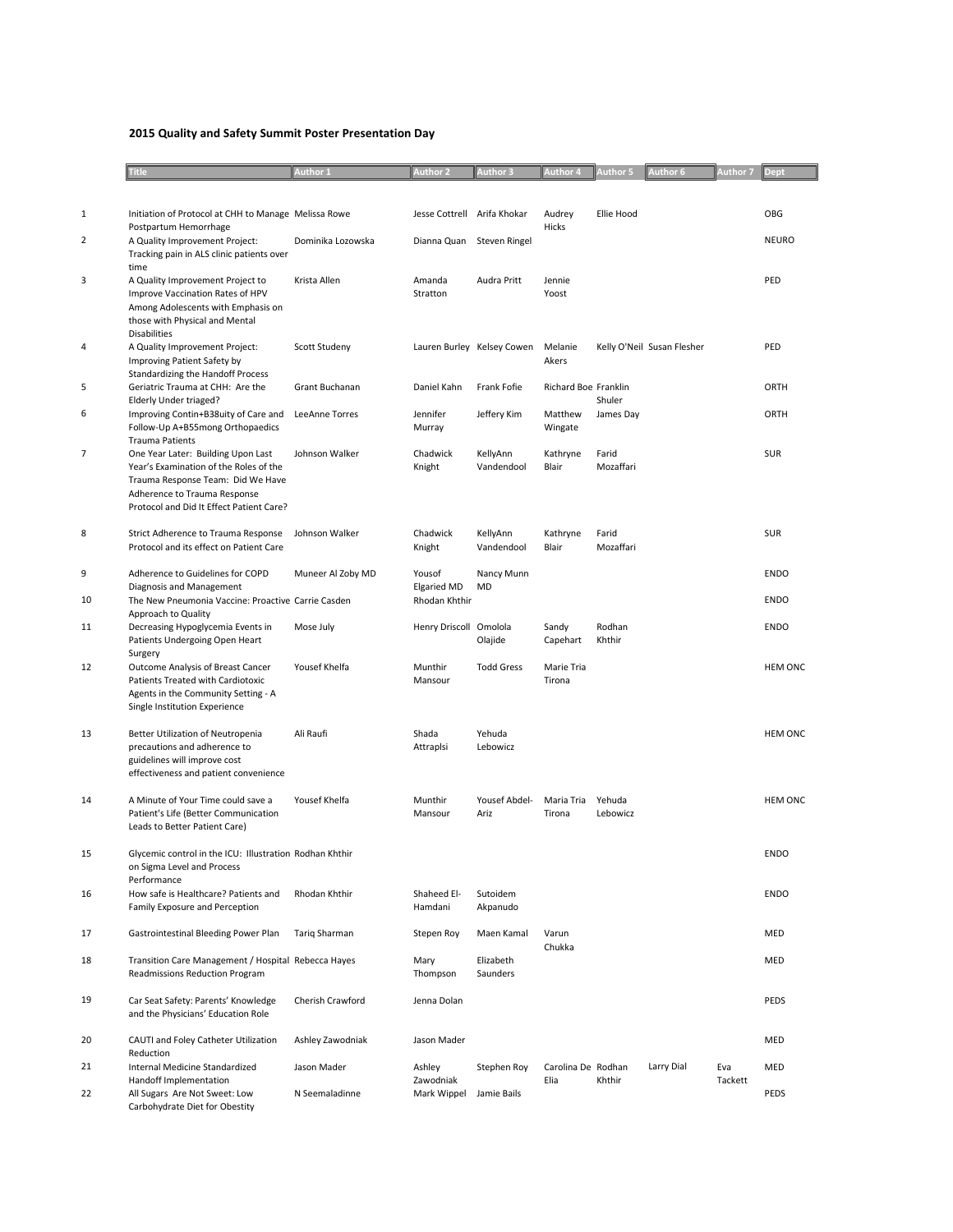| 23 | Quality Improvement: Antibiotic<br>Stewardship Extended-Infusion<br>Piperacillin-Tazobactam Use in the<br>Pediatric Patient Population                                      | Jacob Kilgore      | Maggie<br>Kilgore     | Derek Evans                     | Leesa<br>Prunty    | Jennifer<br>Biber  | Marie Frazier |              | PEDS        |
|----|-----------------------------------------------------------------------------------------------------------------------------------------------------------------------------|--------------------|-----------------------|---------------------------------|--------------------|--------------------|---------------|--------------|-------------|
| 24 | A Quality Improvement Project<br>Evaluating the Use of High Fidelity<br>Simulators During Mock Codes in Trying<br>to Improve Both Confidence and<br>Competence in Trainees. | Christina Hensley  | Deena<br>Hossino      | Marie Frazier                   | Renee<br>Domanico  | Jeff Harris        | Jenna Dolan   | Amy<br>Smith | <b>PEDS</b> |
| 25 | Evaluating and improving the<br>knowledge of medical students and<br>resident on inhaler spacer use in<br>children with asthma                                              | Brian Kilgore      | Brittany<br>Woodall   | Khalid Al-<br>Katranji          | Susan<br>Flesher   | Meagan<br>Shepherd |               |              | PEDS        |
| 26 | Bridging the Gap: Lab Results from<br>Clinic to Home                                                                                                                        | Jared Brownfield   | Stuart May            | Kristin Sinning                 | Kevin<br>White     |                    |               |              | OBG         |
| 27 | Reducing Antibiotic use in Pediatric<br><b>Bronchiolitis Admissions</b>                                                                                                     | Joshua Hess        | Joseph Evans          | Zachary Hunter Jessie           | Shields            | Jenna<br>Dolan     | April Kilgore |              | <b>PEDS</b> |
| 28 | The Appropriateness of Dual<br>Antiplatelet Therapy Choice Post<br>Percutaneous Coronary Intervention at<br>St. Mary Medical Center                                         | Alaa Gabi          | David Francke Ebrahim | Sabbagh                         | Ahmed<br>Amro      | Rameez<br>Sayyed   |               |              | <b>CVS</b>  |
| 29 | Implementing Admission and Discharge Jennifer Dotson<br>Checklists in an Effort to Improve<br>Patient Safety and Quality Care                                               |                    | Kimberly<br>Lucas Day | Murad<br>Kheetan                |                    |                    |               |              | MED         |
| 30 | Implementation of Universal<br>Decontamination                                                                                                                              | <b>Stacy Jones</b> | Don Morring           | Farid Mozaffari Curtis          | Harrison           |                    |               |              | <b>SUR</b>  |
| 31 | The Pre-Operative Checklist                                                                                                                                                 | Rebecca Klug       |                       |                                 |                    |                    |               |              | <b>SUR</b>  |
| 32 | Frailty as a predictor of Outcomes in<br>Geriatric Burn Patients                                                                                                            | Marco Yung         | Brian Gibson          | <b>Curtis Harrison</b>          |                    |                    |               |              | <b>SUR</b>  |
| 33 | Trauma In pregnancy protocol                                                                                                                                                | Nitisha Mutgi      | Ally Roy              | Andrew Martin Marco Yung Rachel |                    | Edwards            |               |              | OBG/SUR     |
| 34 | Improving Medication Reconciliation at Jenan Gabi<br>Cabell Huntington Hospital                                                                                             |                    | Haitem Muafa Ebrahim  | Sabbagh                         | Ibrahim<br>Shahoub |                    |               |              | <b>MED</b>  |
| 35 | The Practice of Transeophaegeal<br>Ultrasound in Evaluating of Infective<br>Endocarditis: Can we keep it safe and<br>appropriate?                                           | Fikadu Tekleyes    | Paul<br>Okhumale      | Getachew<br>Zeleke              |                    |                    |               |              | <b>CVS</b>  |
| 36 | QI project to improve proper<br>measurement and documentation of<br>daily weight and input/output in<br>patients admitted to CHH with heart<br>failure                      | Getachew Zeleke    | Paul<br>Okhumale      | Fikadu<br>Tekleyes              |                    |                    |               |              | <b>CVS</b>  |
| 37 | Removal of Foley Catheters Before<br>Learning the OR: Can this simple<br>practice decrease Catheter Associated<br>UTIs?                                                     | Ryan Landis        | Alex<br>Baronowsky    | David Denning                   |                    |                    |               |              | <b>SUR</b>  |

|    | <b>OTHER</b>                                                                                                                    |                     |               |               |             |                  |            |              |            |               |   |
|----|---------------------------------------------------------------------------------------------------------------------------------|---------------------|---------------|---------------|-------------|------------------|------------|--------------|------------|---------------|---|
| 38 | Buprenorphine vs. Methadone<br>Maintenance in Pregnancy:<br><b>Comparison of Neonatal Outcomes</b>                              | Abigail Smith       | Kasey Sticker | Heidi Michael | Anne Silvis | David<br>Chaffin | David Jude |              | <b>OBG</b> |               |   |
| 39 | Assessment of in-hospital management Jeremy Prunty, PharmD<br>of several hypoglycemia in an academic<br>medical center          |                     |               |               |             |                  |            |              |            |               |   |
| 40 | Impact of an Antibiotic Alert System<br>and Use Criteria on the Utilization of<br>Drugs for the Treatment of MRSA<br>Infections | Derek Evans, PharmD |               |               |             |                  |            |              | THIS SHEET | <b>SUMMIT</b> |   |
|    |                                                                                                                                 |                     |               |               |             |                  |            | <b>FM</b>    | 0          |               | 0 |
|    |                                                                                                                                 |                     |               |               |             |                  |            | <b>MED</b>   | 6          |               | 6 |
|    |                                                                                                                                 |                     |               |               |             |                  |            | <b>NEURO</b> |            |               |   |

NEURO 1 1 OBG 4 4 4 ORTH 2 2 PEDS 8 8 PSY 0 0

SUR 7 7